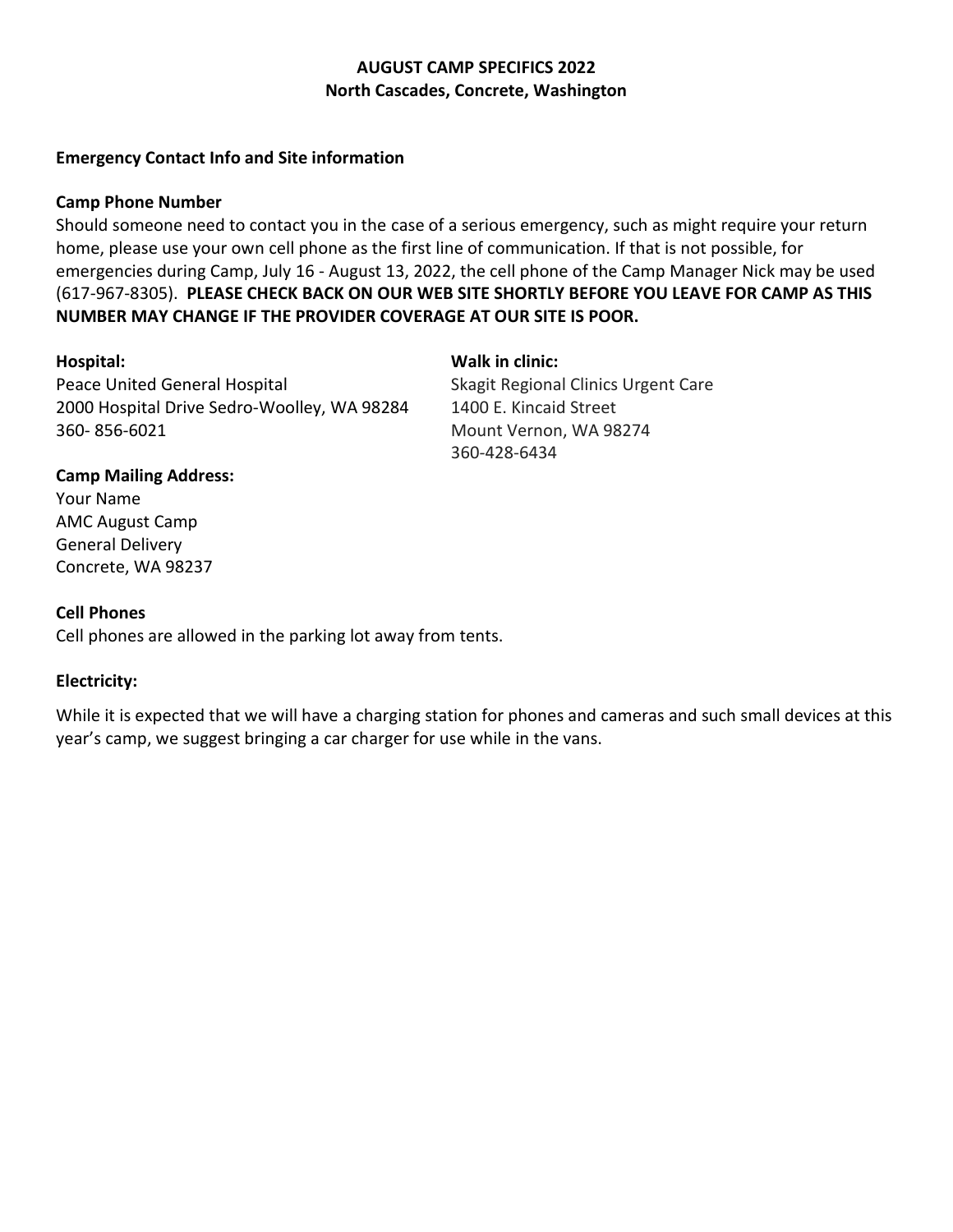# **Getting to Camp and Transportation**

*Campers flying to Camp will meet at the Seattle-Tacoma airport (SEA) baggage claim between 10 AM and 2 PM on Saturdays only for transport to camp.* The meeting place is adjacent to baggage carousel #16, near the escalator at Seattle-Tacoma airport (the same location as 2019). For those arriving by taxi or limo, ask to be dropped at door #26. Vans will depart for camp as they fill and drivers are available.

Please do not arrive at the meeting place prior to 10 AM on your arrival day to allow departing campers to disembark.

# **If Your Flight is delayed**

If you are notified of changes in your schedule that will significantly change your arrival time, please notify the Transportation Coordinators at [augcamptrans@gmail.com](mailto:augcamptrans@gmail.com) immediately, **not** the Registrar. Please call the number given below if your flight has been delayed, changed, rerouted, and for other Saturday travel emergencies. This is NOT the emergency number for Camp. **If you call before 10 am and get no answer, keep trying as the phone may be en route to the airport and in a no-coverage area.**

- On July 16 and 23: call 203-733-2963 (Paula)
- On July 30 and August 6: call 917-495-2084 (Virginia)

# **Departure Transportation**

**Vans begin leaving camp at 5 AM to return to the airport. You must plan to leave camp about 4-5 hours before your flight time. Transportation to SEA will not be available on departure Saturdays for flights leaving before 10 a.m.** If you choose to book an early morning flight you should consider booking it for Sunday morning and spending Saturday night near the airport.

# **Driving Directions to Camp**

The camp is about a 2.5-3-hour drive from the airport with a QUICK stop en route for lunch and for people to buy a few snacks and supplies (e.g. happy hour provisions).

We reach the camp location via the North Cascades Highway, considered the most scenic drive in Washington State.

The 2022 August Camp is in Concrete, WA.. (GPS: 48.501506, -121.498149)

- From SEATAC airport take I-5 north 75 miles to exit 230, route 20 east, toward Burlington.
- Continue 42 miles on 20 east.
- August Camp is 14 miles beyond the town of Concrete and 5 miles past the junction of Sauk Valley Road (route 530), just beyond milepost 102.
- The driveway to Camp is on the right (south side) look for the August Camp sign.